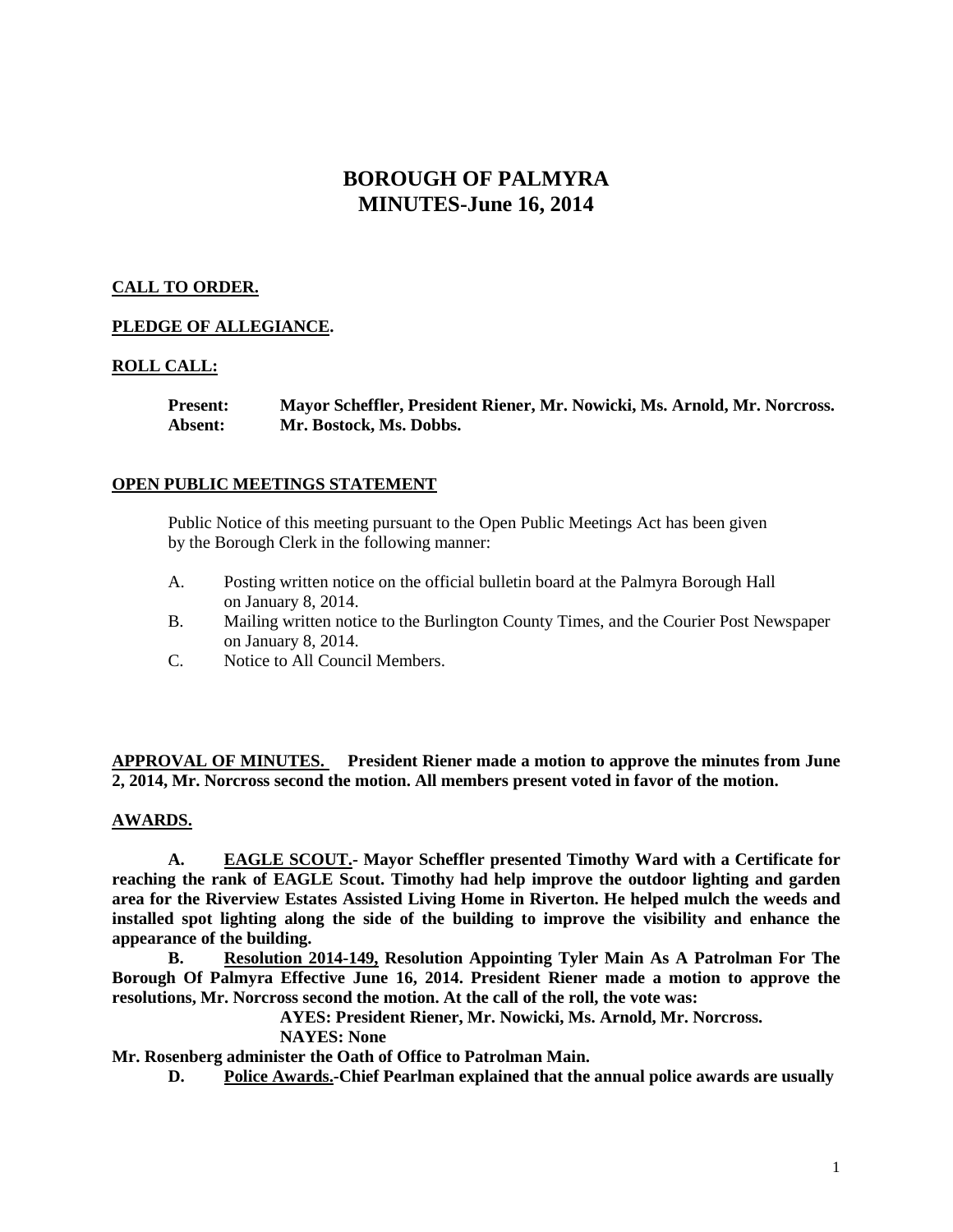### **given during Police Week in May but do to scheduling of work and other police matters the awards were held till June.**

The Awards presented represent actions taken over the 2013 calendar year.

1. Sgt. Josiah Murphy, Ptlm. Omar Kendall, Det. Shawn Benedict, Det. Brian Johnson, Ptlm. Arek Arargil, Chief Scott Pearlman and Evesham K-9 Officer Matt Devitto – Honorable Service Award

On 9/27/2013 at approximately 12:46 pm Palmyra Officers were dispatched to a residence in the Palmyra Harbour Section of town for an activated alarm. On arrival officers found that a front window at the residence had been broken in. A witness told officers she heard the glass break and when she looked she saw a subject climbing out of the window. The witness was able to provide officers with a good description of the subject. Two other witnesses came forward and provided officers with a similar description of suspicious subject seen in the area.

Officers found Sean Pavlichko, 27 years old from Palmyra in the area. Sean matched the description and was identified by witnesses. Ptlm. Devitto and his K-9 partner tracked the from crime scene to Sean Pavlichko's grandmothers home.

Sean was charged with burglary and lodged in Burlington County Jail.

#### 2. Ptlm. Stephen Coveleski, Sgt. Joseph Osinski, S/O Ryan Carr – Honorable Service Award

On 9/6/2013 at approximately 1:00 pm Ptlm. Coveleski attempted to stop a tan Chevrolet Trailblazer in the area of Rt. 73 South and West Fifth Street. The vehicle was coming back as reported stolen from the City of Philadelphia. The vehicle took off at a high rate of speed and before the Sergeant could terminate the pursuit the driver of the Trailblazer lost control and struck a light standard and a vehicle waiting to turn onto Rt. 73. Both the driver and passenger climbed out of the sunroof and fled on foot. With the assistance of Cinnaminson and the Burlington County Bridge Police both subjects were taken into custody. Both subjects were fugitives from justice and were lodged in Burlington County Jail.

3. Ptlm. Stephen Coveleski and Ptlm. Matt Lloyd, Burlington County Bridge Police – Honorable Service Award

On 7/17/2013 at 11:41 pm Ptlm. Coveleski conducted a motor vehicle stop on rt. 73 North by Souder Street. Ptlm. Lloyd assisted Ptlm Coveleski and observed open containers of alcohol in the vehicle. As Ptlm. Coveleski investigated the open containers of alcohol he observed a handgun magazine in a glass.

The magazine was loaded with hollow point bullets and after receiving consent to search the vehicle officers recovered two handguns and large amount of marijuana and drug paraphernalia.

4. Detectives Shawn Benedict and Brian Johnson – Drug Buster Award

On June 26, 2013 Palmyra Police with assistance of the NJ State Police teams Unit served a search warrant on an apartment on Berkley Ave. The search warrant had been approved after a lengthy investigation in the sale of illegal narcotics. Two subjects ultimately arrested and charged following the execution of the warrant.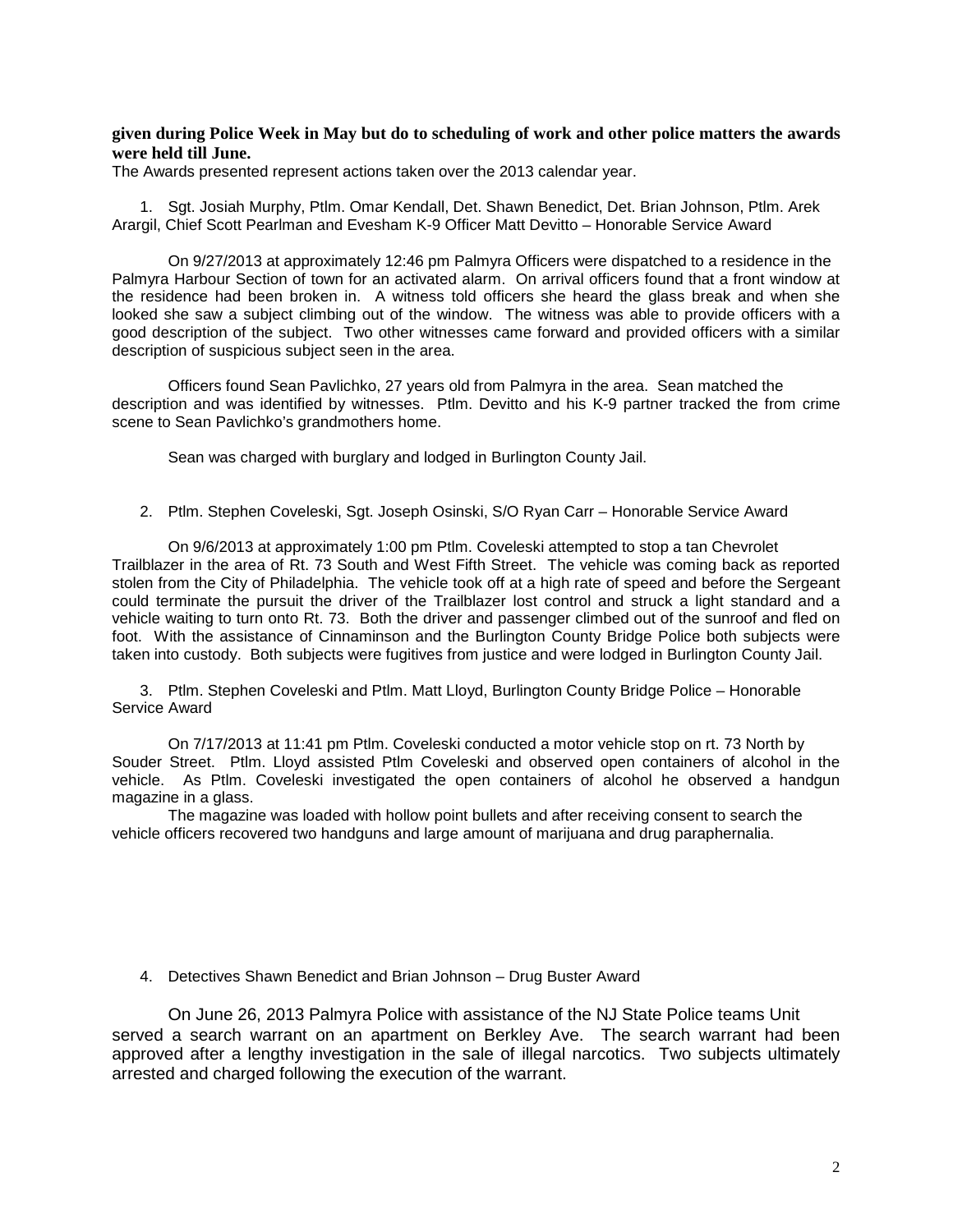Jason Greene, 31 years old of Palmyra was charged with two counts of endangering the welfare of a child, distribution of cocaine, distribution of a prescription legend drug, distribution of marijuana, possession with intent to distribute a controlled dangerous substance in a school zone, Jason was also wanted by the Burlington County Sheriff's Department for Child Support and was a fugitive from justice from the State of Pennsylvania.

#### 5. Sgt. Robert Brown and Ptlm Dominic Fabrizio – Honorable Service Award

On 9/4/2013 at approximately 1:30 pm Palmyra officers were dispatched to 100 East Broad Street for a male who had just pointed a silver revolver in the faces of two females. The male was accompanied by a female and the two had left the location in a maroon Jeep.

A vehicle description was broadcast and stopped by the County Bridge Police. Officers were able to get consent to search and Ptlm. Fabrizio immediately observed the butt of a handgun sticking out of a brown purse in the vehicle. Both subjects were charged with numerous offenses and lodged in Burlington County Jail.

6. Det. Shawn Benedict, Det. Brian Johnson, Ptlm. Scott Snow, Cinnaminson Det. Joe Shaw, Cinnaminson Det. Andrew Johnson and Riverton Ptlm. Jeffrey Walker – Unit Citation

In the first couple months of 2013, Palmyra, Riverton, and Cinnaminson were hit hard with numerous burglaries in the tri-boro area which appeared to be linked. The detective bureau for Palmyra and Cinnaminson, and officers from Riverton, worked together to develop multiple suspects and a coordinated undercover surveillance unit was implemented. During surveillance, one of the suspects was followed to an area where one burglary was committed and he was observed immediately after pawning stolen jewelry from that particular burglary. Immediately after the pawn transaction, the suspect was followed to Delran, where he cased several residences before he committed a burglary. The suspect was immediately arrested leaving the front door of the residence. Pawn transactions in Delran, Cinnaminson, Palmyra, Pennsauken, and Camden from the suspects revealed stolen items from the victims of the burglaries in the tri-boro area. 3 search warrants for residences in Palmyra and Cinnaminson were conducted along with a search warrant for one of the suspect's motor vehicle. Multiple jewelry, clothing, accessories, and electronics were recovered, when an open house was conducted, where more victims came forward and multiple items were returned to the victims. This investigation led to approximately 5 arrests with a range of charges from the following jurisdictions: Palmyra, Riverton, Cinnaminson, Delran, Pennsauken, and Camden City.

### 7. Ptlm. Stephen Coveleski – Life Saving Award

On 11/02/2013 at 12:26 pm Ptlm. Coveleski responded to 206 West Sixth Street for a female not breathing. Ptlm. Coveleski found the woman in full cardiac arrest started CPR immediately. As further medical treatment was provided it was determined that quick actions of Ptlm. Coveleski made the lifesaving actions successful.

8. Ptlm. Omar Kendall, Ptlm. Scott Snow, Ptlm. Dominic Fabrizio, Cinnaminson Sergeant William Obuchowski and Bridge Police Officer Andrew Einstein – Honorable Service Award

On 3/26/2013 Palmyra Officers were dispatched to the Convenient Food Store on Market Street for a robbery in progress. The suspect had threatened the clerk with a knife and punched him in the face. The suspect made off with approximately \$560.00 from the register.

Officers from Palmyra, the County Bridge Police and Cinnaminson were quick to respond and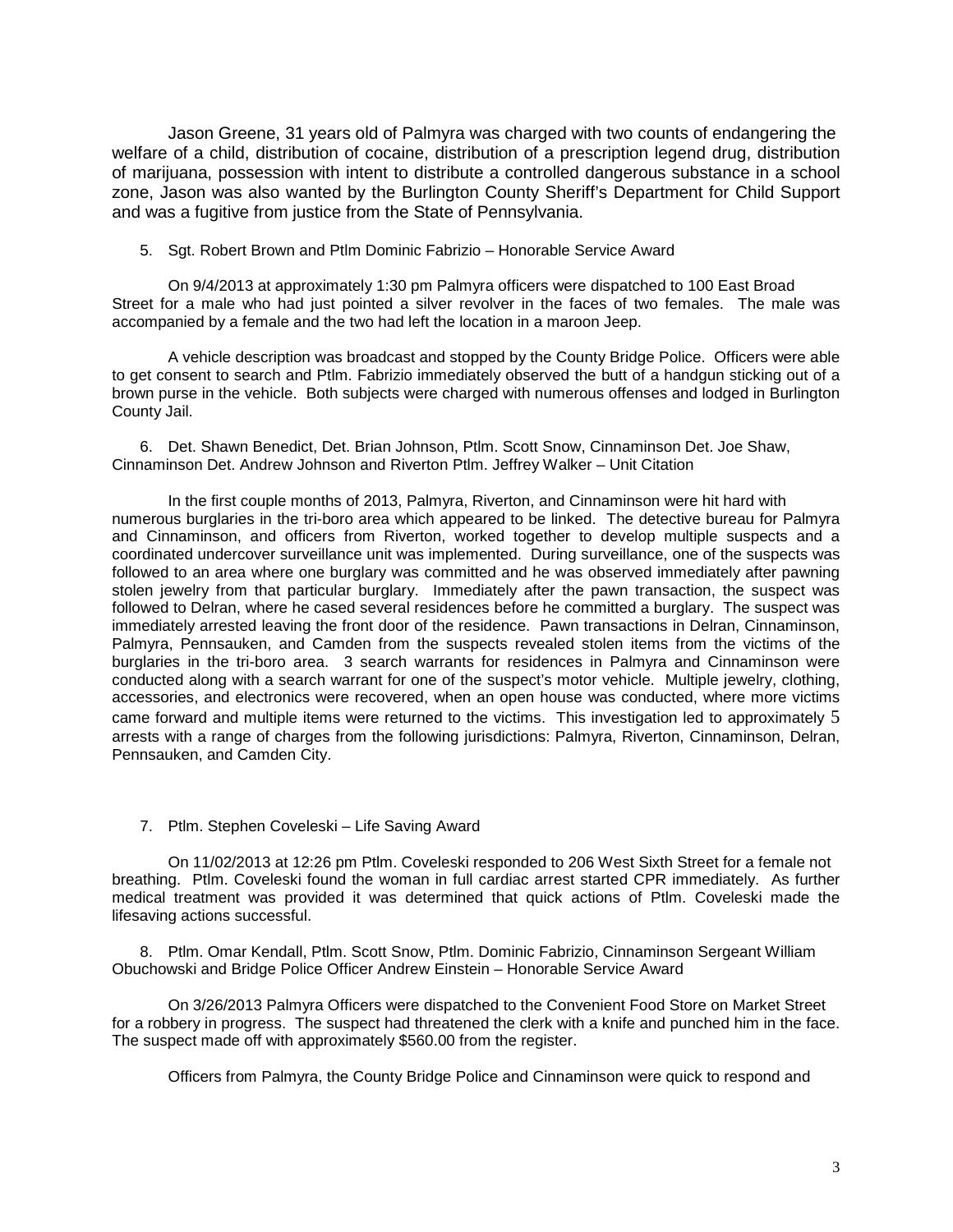begin a search of the area. Officers located the suspect, Randall Fields, 49 years old of Palmyra. Mr. Fields resisted arrest and was charged with numerous offenses. He was lodged in Burlington County Jail.

9. Sgt. Brown, Det. Benedict and Bridge Police Officer Matthew Lloyd – Honorable Service

On 7/08/2013 Sgt. Brown observed a vehicle stopped on Rt. 73 South alongside the Rt. 73 Truck Stop. Investigating Sgt. Brown found that three (3) subjects were breaking into a trailer to a business at the Truck Stop. Sgt. Brown took one subject into custody and the other two fled.

Ptlm. Lloyd found one subject hiding under the Bridge and the third avoided arrest. Both subjects were charged and placed in Burlington County Jail.

10. Ptlm. Scott Snow – Honorable Service

On January 26, 2013 at 2:35am Palmyra Police were dispatched to the 7-11 on Rt. 73 for a robbery. As Ptlm. Snow responded he observed a subject running across Market Street on to West Sixth Street. As Ptlm. Snow turned on to West Sixth Street he observed the subject run into a residence on West Sixth Street. Additional officers arrived and surrounded the home.

Police made contact with the owner of the property and received permission to enter and search the home. The home was unoccupied at the time. Officers searching the home found the suspect hiding in the basement. The suspect was charged with numerous offenses and placed in Burlington County Jail.

11. Service Awards Ptlm. Stephen Coveleski – 1 Year Service Award Det. Brian Johnson – 5 Year Service Award Ptlm. Michael Ludlow – 20 Year Service Award Chief Scott Pearlman – 20 Year Service Award

12. Sgt. Timothy Leusner – Volunteer Service Award

Sgt. Leusner has worked tirelessly to help raise money for two very special organizations over the past two years, the Lupus Foundation and Special Olympics.

13. Citizen Award

Kevin Sutko of Cinnaminson NJ

On June 19, 2013 Kevin while at work at Copy Land on Broad Street heard cries for help. Kevin found the 2<sup>nd</sup> floor apartment at 517 Garfield Ave on Fire, Kevin entered the apartment and removed the female resident. After they exited the building the woman informed Kevin that her husband was still inside the building. Kevin entered the building a second time and rescue the male resident of the apartment.

### 14. Citizen Award

The Becker Family of Pennsylvania, Scott, Lisa, Ricky and Bianca Becker.

In 2013 the Becker's worked with the Police Department to take 25 kids and a parent to see a Phillies Game. The trip started as a community service project for Ricky Becker. The Becker's enjoyed the trip so much that they sponsored a second trip in 2014 and have decided to make

### **CORRESPONDENCE.**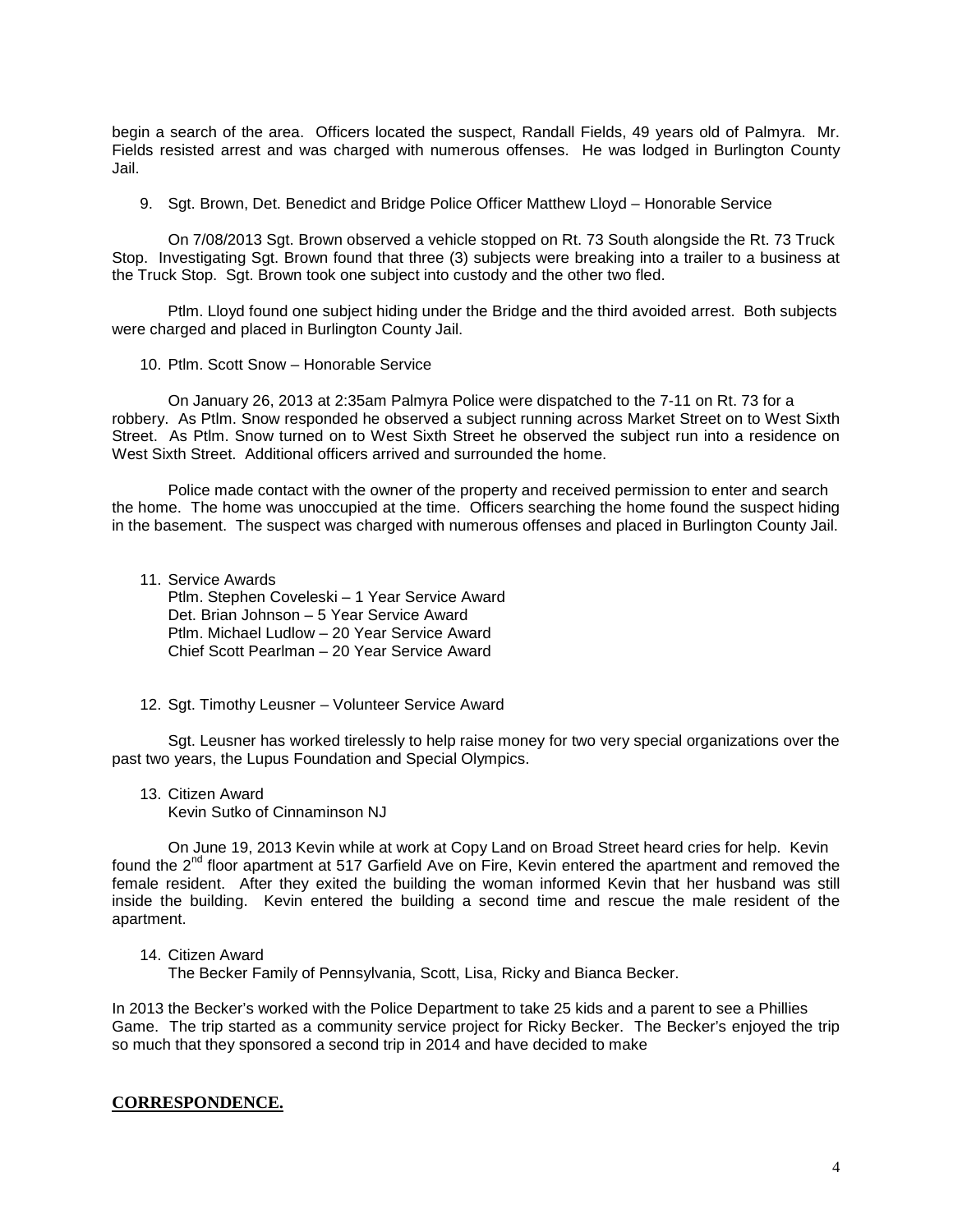A. Mayor Scheffler read a letter from the Charles Street School 4<sup>th</sup> grade that was enclosed **with thank you cards from the students for Tom Ryan, Superintendent of Public Works/Sewer for the performance dealing with recycling. Mayor Scheffler explained that the students at Charles Street School are also collecting plastic bottle cap lids.** 

### **PROFESSIONAL UPDATES.**

**A. Environmental Resolutions-Mr. Kirchner reported on the grant submission for the Tri-Boro-Veterans property. The draft concept would be to have a pocket park placed on the property after demolition with a gazebo, water fountain and benches. The Borough is applying for a grant from the Burlington County Parks Program. There is a change order on the agenda for Allied Interior Contractors for the Borough Hall lobby project, also a change order for Charles Street project related to the additional work on the roadway and cemetery behind Borough Hall. Mr. Kirchner updated council on the Charles Street project and the removal of some of the trees on Charles Street. The work at the sewer plant is underway and the DEP did an inspection of the site today. Mr. Kirchner present council with the new map showing the road conditions of the streets in the Borough ranking them. Mr. Norcross inquired about the work that NJ Water is doing in town and that they are not patching or repaving the streets correctly. Mr. Kirchner explained that NJ Water is doing the work in several stages and that they put a temporary patch on the openings till the old water service is disconnected and then they do a final patch. Environmental Resolutions will do the inspections of the openings when NJ Water is complete. Mr. Gural inquired about the outbound survey for the roadway for the cemetery? Mr. Kirchner replied that he will have it completed by the end of the week. Ms. Dobbs inquired if NJ Water was in town flushing hydrants. Mr. Kirchner replied that they will be doing it for the next several days.** 

**B. CPG& H- Mr. Gural reported for CPG & H on the recent grant activity that they are working on. The tax lien on the Tri-Boro Vets property is on the bill list for council's approval.**

**C. Redevelopment-Mr. Nowicki stepped down from the dais. Mr. Gural report that Environmental Resources-John Hogue had received approval from the DEP on the MEC Remedial Investigation Work Plan and that he is working on other elements of the project. Mr. Nowicki returned to the dais.** 

### **ORDINANCE ON SECOND READING. (public hearing).**

**A. Ordinance 2014-5, An Ordinance Amending the Code Of The Borough Of Palmyra To Create The Position Of Purchasing Agent And Establish The Duties Thereof. Mr. Norcross made a motion to open the ordinance to the public, Ms. Dobbs second the motion. All members present voted in favor of the motion.** 

**Mr. Rader-Harbour Drive inquired if this ordinance gives an increase of salary in the position. Mayor Scheffler explained that the ordinance does not include a salary and that the resolution is for the appointment of the purchasing agent so that the ordinance does not have to be amended with each appointment. The second aspect of the ordinance allows the bid threshold to be increased with the appointment of the purchasing agent. Mr. Gural explained that the borough had a previous purchasing agent but that the ordinance named the individual person and this ordinance allows the borough to create the position and the resolution names the person. Mr. Gural explained that the duties of the purchasing agent are included in the Chief Financial Officer salary. No one else from the public wishing to be heard, President Riener made a motion to close the public portion, Mr. Norcross second the motion. All members present voted in favor of the motion. President Riener made a motion to adopt the ordinance, Mr. Norcross second the motion. At the call of the roll, the vote was:**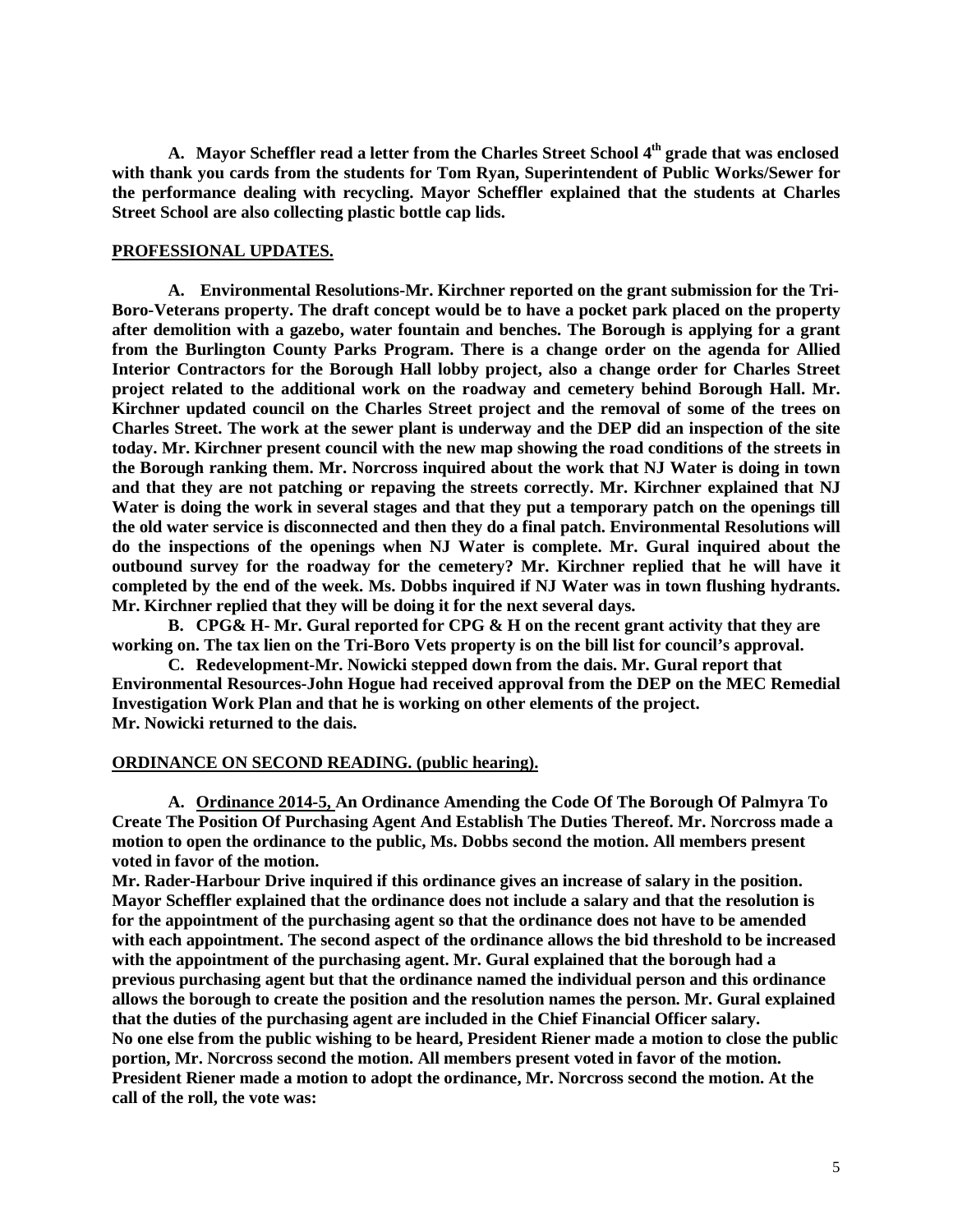**AYES: President Riener, Ms. Dobbs, Mr. Nowicki, Ms. Arnold, Mr. Norcross.**

**NAYES: None, the ordinance was adopted on second and final reading and will take effect after publication according to law.** 

**ORDINANCES ON FIRST READING. (public hearing-July 21, 2014).**

**A. Ordinance 2014-6, Ordinance Amending Chapter 237, Article VI Of The Code Repealing Chapter 60 Of the Code, Amending Section 503 Of The Land Development Code And Ordinance 2012-3. (sidewalk). Mayor Scheffler explained that this ordinance had gone to the committee for their input as well as input from the Land Use Board members. President Riener explained that the Land Use Board has not held a meeting in the last few months, but that the members have given by email their comments. Mr. Gural discussed that he had incorporated some of Mr. Hirsch, Land Use Board engineer's comments, but that it was council's decision if they want to incorporate the comments from the board members. President Riener explained that the committee of herself, Mr. Gural, Mrs. Kilmer and Mr. Rosenberg can review the comments before the final introduction of the ordinance. Ms. Dobbs discussed that she is having a difficult time with the ordinance as it leaves the burden of the tree with the resident. Ms. Dobbs explained that the Borough owns the trees and that many residents do not have the means to repair their sidewalk or take down a tree. Mayor Scheffler explained that many residents who walk around the Borough have come to council to complain about the condition of the sidewalks and that JIF as the Boroughs insurance carrier is also requesting that the Borough do something. Mr. Nowicki discussed that there is a lawsuit in Sayreville against the shade tree commission for a tree that had raised the sidewalk. The court did find that the shade tree was immune. President Riener explained that there is no financial burden on the homeowner for tree removals, there is limited amount of funds in the budget to cover tree removal and stump removal, and the homeowner would be responsible for the actual sidewalk. Mr. Gural explained that if the section of sidewalk is moved, the Borough can cut back the tree roots after the tree officer inspects the location to make sure that it will not damage the tree. Ms. Arnold inquired about the timeframe and that 90 days is insufficient if there is bad weather or a transfer of the property. President Riener explained that Mrs. Kilmer is very understanding if there are unique circumstances that require a longer period of time. Ms. Arnold inquired with the transfer of the property if something can be in place for the fixing of the sidewalk to be completed after transfer. Ms. Arnold also inquired about the need to have a survey of the property and that it can be expensive. Mr. Rosenberg explained that only a drawing of the area is required, not a formal survey. President Riener made a motion to adopt the ordinance on first reading, Mr. Norcross second the motion. At the call of the roll, the vote was:**

**AYES: President Riener, Mr. Norcross.**

**NAYES: Ms. Dobbs, Mr. Nowicki, Ms. Arnold, the motion was defeated.**

**President Riener requested that the ordinance be placed back on the next agenda for introduction and that the ordinance has to be adopted. Mayor Scheffler discussed that she is frustrated with the JIF and the mandatory requirements. Mr. Gural informed council that there is currently a lawsuit pertaining to a sidewalk in the Borough and that the person is suing everyone including the Borough and the homeowner. President Riener will reach out to council members about their concerns.**

**B. Ordinance 2014-7, An Ordinance Revising Schedule VII And Schedule XXIII To Chapter 90 Of The Borough Of Palmyra Code. (truck route).Chief Pearlman explained that this ordinance will clarify two separate ordinances in the code book. Ms. Dobbs inquired if the streets in the ordinance are all county roads? Chief Pearlman replied that they are county roads, but that the Borough can adopt an ordinance to regulate the roadway. Mr. Norcross made a motion to adopt the ordinance on first reading, Ms. Dobbs second the motion. At the call of the roll, the vote was:**

**AYES: President Riener, Ms. Dobbs, Mr. Nowicki, Ms. Arnold, Mr. Norcross.**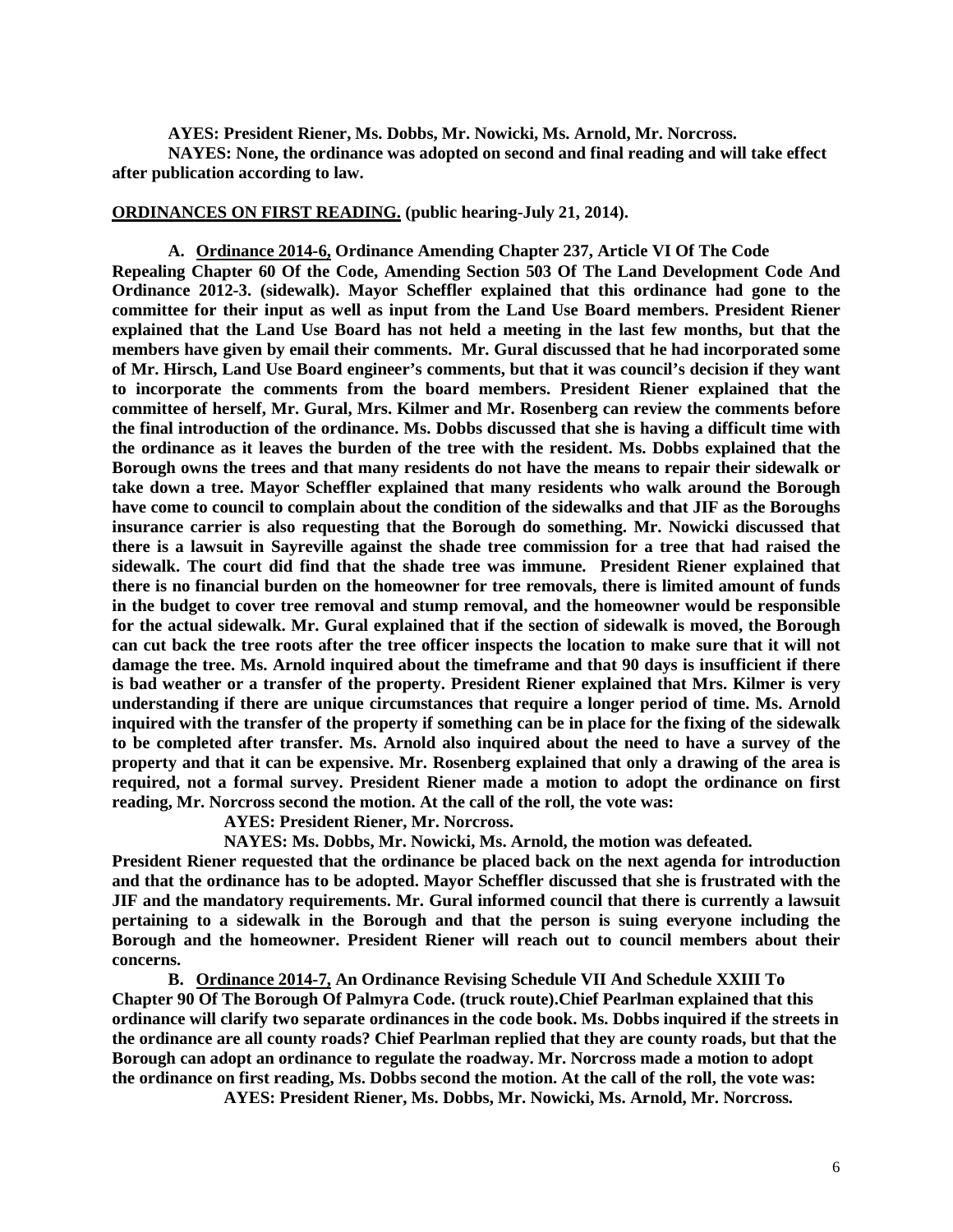**NAYES: None. The ordinance was adopted on first reading and will be heard on second and final reading after a public hearing on July 21, 2014 and publication according to law.** 

**C. Ordinance 2014-8, An Ordinance Accepting An Easement From The Owner Of Lot 4, Block 28 On The Borough Of Palmyra Tax Map To Provide Additional Land For The Roadway Connecting the Parking Lot At Borough Hall To Cinnaminson Avenue. Mr. Rosenberg recommended holding this ordinance till the title company gives clear title to the property. Mr. Rosenberg explained that the deed is not clear that the cemetery owns the property. Mr. Gural recommended that council adopt the ordinance on first reading and that the information on the owner be obtained before the July 21, 2014 meeting. Ms. Dobbs made a motion to adopt the ordinance on first reading, Mr. Norcross second the motion. At the call of the roll, the vote was:**

**AYES: President Riener, Ms. Dobbs, Mr. Nowicki, Ms. Arnold, Mr. Norcross.**

**NAYES: None. The ordinance will be heard on second and final reading at the council meeting of July 21, 2014 after publication according to law.** 

**D. Ordinance 2014-9, An Ordinance Authorizing The Appropriation In The Amount Of \$15,000.00 From General Capital Fund Surplus for the Acquisition Of Property Block 127, Lot 10 And Lot 11 In The Borough Of Palmyra County Of Burlington, State of New Jersey. Mayor Scheffler explained that this is the ordinance to authorize funding for the Tri-Boro Veterans property. Mr. Norcross made a motion to adopt the ordinance on first reading, Ms. Dobbs second the motion. At the call of the roll, the vote was:**

**AYES: President Riener, Ms. Dobbs, Mr. Nowicki, Ms. Arnold, Mr. Norcross. NAYES: None. The ordinance will be heard on second and final reading at the** 

**council meeting of July 21, 2014 after publication according to law.**

**E. Ordinance 2014-10, An Ordinance To Mandate Direct Deposit For Municipal Employees By The Borough Of Palmyra Pursuant To C. 52:14-15et.seq. Mayor Scheffler explained that all state employees are required to have their paychecks direct deposit and that the State is requesting that all municipalities do the same. Mr. Gural explained that there needs to be further discussion with the staff and that council can adopt the resolution before the July 1st deadline and**  consider the ordinance on July 21<sup>st</sup>. Ms. Dobbs made a motion to adopt the ordinance, Mr. **Norcross second the motion. At the call of the roll, the vote was:**

**AYES: President Riener, Ms. Dobbs, Mr. Nowicki, Ms. Arnold, Mr. Norcross.**

**NAYES: None. The ordinance will be heard on second and final reading at the council meeting of July 21, 2014 after publication according to law.** 

**RESOLUTIONS. Consent Agenda- Resolution 2014-132 to Resolution 2014-148 will be enacted as a single motion, if any resolution needs additional discussion it will be removed from the consent agenda and voted on separately. Mr. Norcross discussed that there is a problem with 2014-146, the area is overgrown and the beavers will most likely return. Mr. Ryan explained that the whole ditch needs to be done, but there is no money in his current sewer budget. Ms. Dobbs will meet with Mr. Ryan to review the funding for next year's budget. Mr. Norcross made a motion to approve the consent agenda 2014-132 to 2014-148, Mr. Nowicki second the motion. At the call of the roll, the vote was:**

> **AYES: President Riener, Ms. Dobbs, Mr. Nowicki, Ms. Arnold, Mr. Norcross. NAYES: None.**

**A. Resolution 2014-132, Resolution Authorizing The Mayor To Execute Professional Services Agreement With CGP & H, LLC For The 2014 Burlington County Municipal Park Development Grant.**

**B. Resolution 2014-133, Resolution Authorizing A Grant Application To Burlington**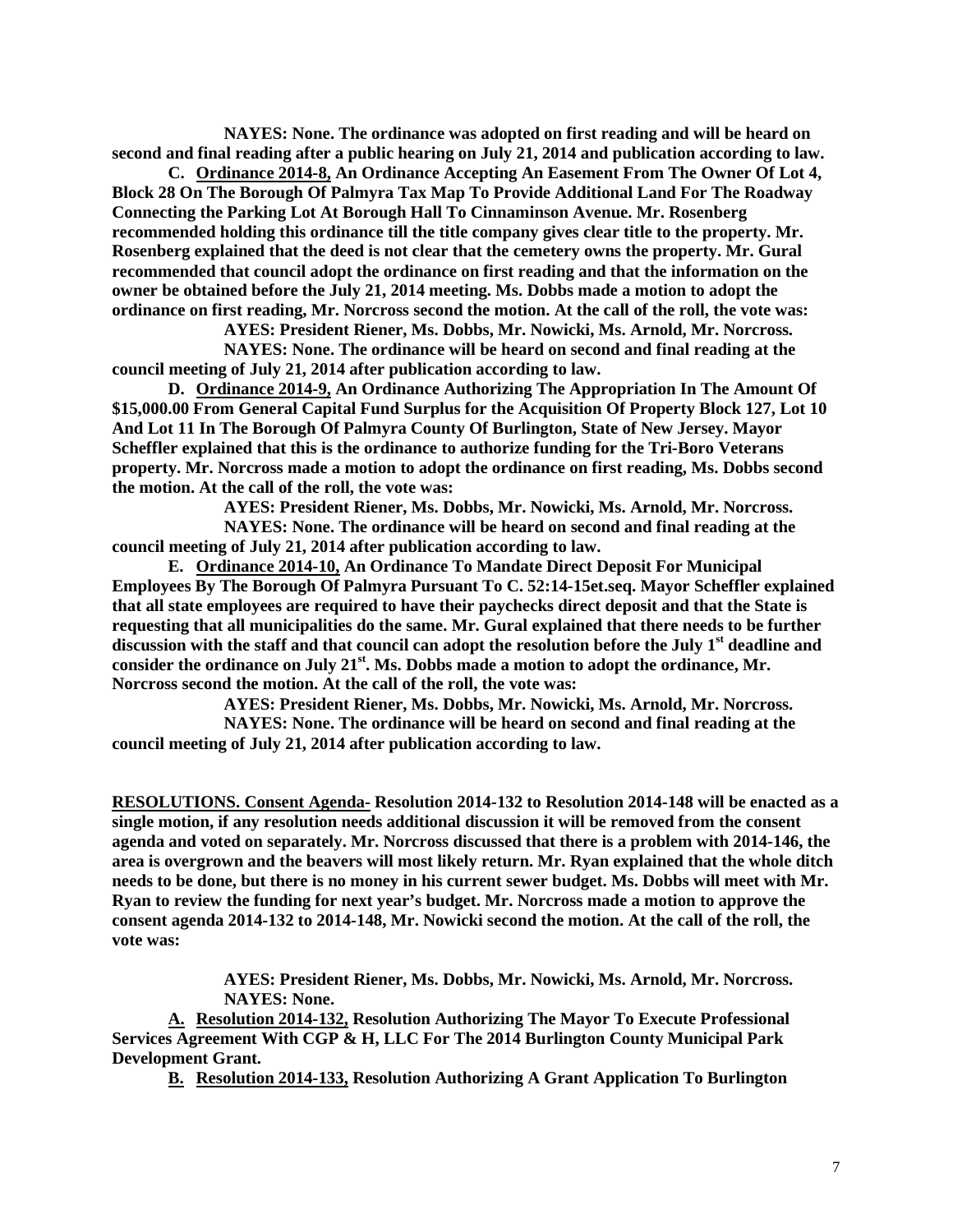**County For Municipal Parks And Authorizing The Mayor To Sign Any Required Documents, Agreements For Grant Application.**

**C. Resolution 2014-134, Resolution Authorizing 2014-2015 Renewal Of Liquor Licenses In The Borough Of Palmyra.** 

**D. Resolution 2014-135, Resolution Authorizing Change Order #1 In The Amount Of \$693.20And Final Payment To Allied Interior Contractors Inc. In The Amount Of \$4,390.20.**

**E. Resolution 2014-136, Resolution Canceling Purchase Order #13-01136 In The Amount Of \$10,877.00 For Allied Interior Contractors Inc.** 

**F. Resolution 2014-137, Resolution Authorizing The Execution Of A Contract Renewing Membership In The Burlington County Municipal Joint Insurance Fund.**

**G. Resolution 2014-138, Resolution Increasing Bid Threshold And Appointing Donna Condo As Qualified Purchasing Agent.**

**H. Resolution 2014-139 , Resolution For Policy For The Payment Of Property Damage Claims.**

**I. Resolution 2014-140, Resolution Awarding Holmatro CORE Rescue System For The Firetruck To ESI Equipment In The Amount Of \$19,525.00.**

**J. Resolution 2014-141, Resolution Awarding A Contract For The Purchase Of A 2015 Ford Interceptor Utility Pursuant To New Jersey State Approved Contract In The Amount Of \$34,218.16.**

**K. Resolution 2014-142, Resolution Authorizing Change Order #1 For Charles Marandino LLC For Charles Street Improvements In The Amount Of \$21,250.00.** 

**L. Resolution 2014-143, Resolution Awarding Contract To Thor Construction For Ethel B. Hardy Park And Legion Field Improvements In The Amount Of \$162,740.00.**

**M. Resolution 2014-144, Resolution For Borough Hall Door Project Indicating That The Proprietary Product DMP XR 350 Access Control Panel System Will Be Used And No Substitutions Will Be Permitted For The Door Security Key Fob System Component Of The Project.**

**N. Resolution 2014-145, Resolution Awarding Engineering Services To Environmental Resolutions For Specifications And Bidding Services For Single Axle Dump Truck In An Amount Not To Exceed \$5,000.00.**

**O. Resolution 2014-146, Resolution Awarding A Contract To RTW Construction Inc. For The Sewer Budget-funded Riverfront Drive Outfall Stabilization Project Improvements In The Amount Of \$14,187.00.**

**P. Resolution 2014-147, Resolution Authorizing And Directing The Tax Collector To Issue And Mail Estimated 3rd Quarter Tax Bills, Pursuant To NJSA 54:4-66.2 et seq.** 

**Q. Resolution 2014-148, Resolution Authorizing Payment Of Bills For May, 2014.** 

# **COMMITTEE REPORTS.**

**Shade Tree Advisory Board-Mr. Nowicki reported that Mayor Scheffler had appointed Emma Melvin as a new member of the board. There are three outstanding issues that the board is working on and also three trees on the waiting list.** 

**Sewer/public works- Ms. Dobbs reported that the sewer/public works department report is on file and that councilmembers received a copy of it. Also the specifications for the dump truck are moving along and that more vehicles are needed for the department.** 

**Board of Education- Ms. Arnold reported that she attended the Board of Education meeting on June 19th and that 92% of the graduating students are going onto secondary education. Ms. Arnold also reported on the River Route Advisory Board and that they are working on a website survey.**

**Public Safety-Mr. Norcross reported that he had spoken with the Chief of the Fire Department and that the new firetruck would be delayed till the end of July. Mr. Norcross discussed that the police**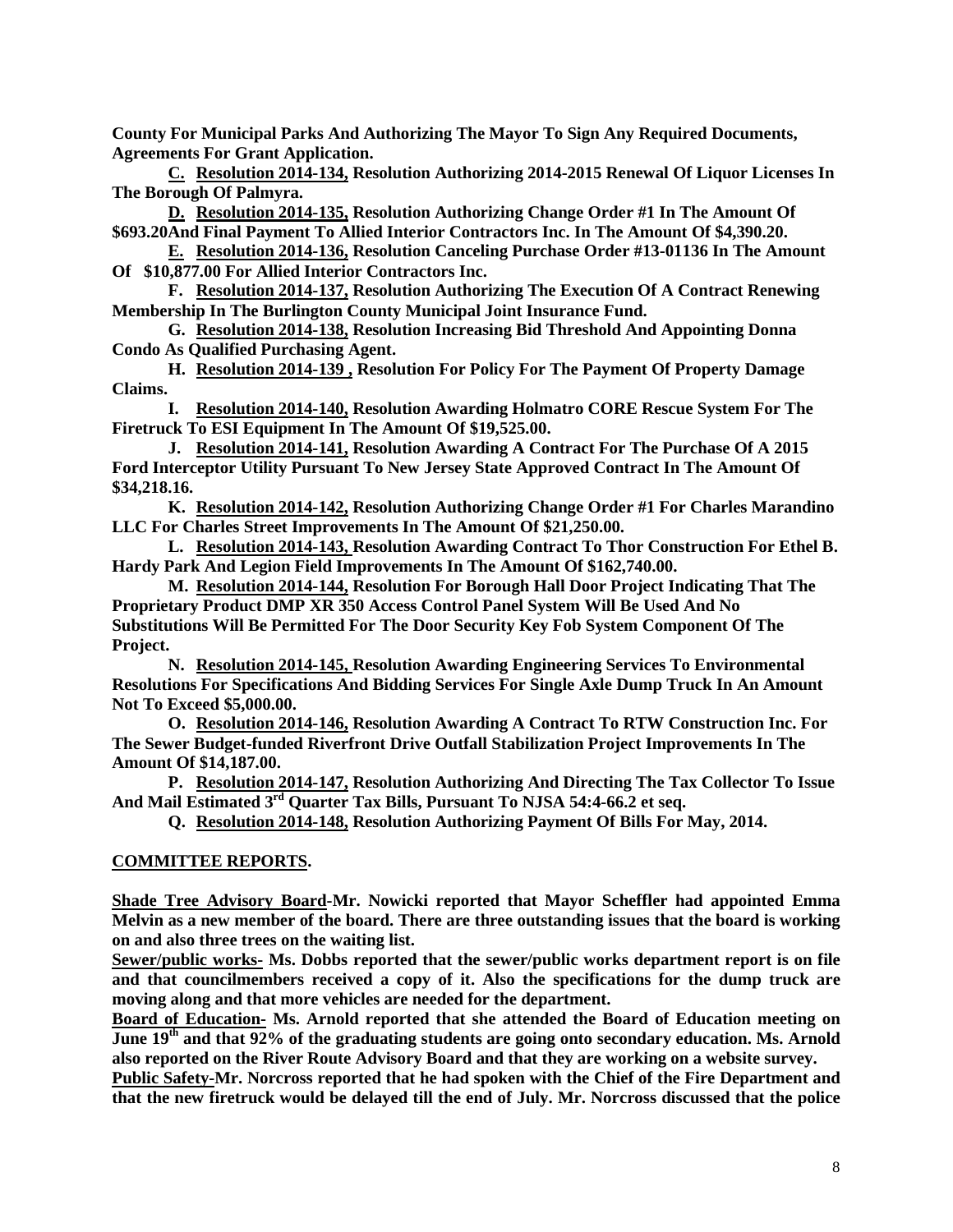**department is one of the best in the state and that Chief Pearlman has the department getting more involved with the community. The monthly report is on file. There were 112 criminal cases assigned, 29 criminal complaints issued, 431 traffic summons, 22 Borough Ordinances issued, 3 burglaries, 73 adult arrests and 12 juvenile arrests.**

Public Events- Mr. Norcross discussed that there will be a movie night on July 8<sup>th</sup> at the **Community Center, also there will be several concerts at the band shell and a talent show is going to be held in August.** 

**Student Activities- Ms. Kane reported that it is the last week of school and that graduation is on June 19th for the high school. Mr. Norcross reported that students at the high school held a fundraiser to be donated to the War Memorial. Mr. Nowicki explained that if the War Memorial Committee accepts any money, they will be over their limit of funds and if the donation could be held off till next year. Ms. Kane explained that they were going to wait till next year so that they could do another fundraiser and was not aware that it was going to be discussed at the Board of Education meeting.** 

**Land Use Board/Construction- President Riener reported that there was no Land Use Board meeting this month. The construction office report is on file and was emailed to all councilmembers. President Riener discussed that she welcomes all comments about the sidewalk ordinance and fence ordinance.** 

**Special Olympics-Mayor Scheffler thanked Chief Pearlman and the Police Department for the involvement in Special Olympics. The Torch Run came to Palmyra on June 12th and that it is an honor for Palmyra to be included in the fundraiser for Special Olympics.** 

**Administrator Report. Mr. Gural informed council that the Borough will be changing payroll companies and that it should have no effect on the employees or Borough Council. There are several properties on the bill list for BID refunds. Mayor Scheffler discussed that there were discussion in the business community about the tax bills and the amount of refunds. There will be an information meeting with the business owners, tax collector and CFO to explain the refund process. Mr. Gural discussed that the position of tax collector is being readvertised for full time or part time. Mr. Rosenberg discussed that there is ongoing litigation with executive session minutes not being released and that the borough council needs to review the executive sessions from last year for the possibility to release the minutes. Mr. Gural explained that the ordinance for fences is also an ongoing discussion and needs to be looked at also. Mr. Gural discussed the disclaimer for the website. President Riener discussed that there are no direct disclaimers on other towns websites and that it is a total overkill and also that it makes it look like the fundraisers are shading. President Riener is opposed to the second paragraph of the draft disclaimer and is not going to support it. Mr. Norcross agreed with President Riener. Mr. Nowicki explained that he agrees with President Riener, but has a question on the potential liability if something is posted or liability if Borough does not post the fundraiser. President Riener explained that anything posted as to be approved by the Administrator. Mr. Nowicki inquired if the Borough could be sued for posting a fundraiser. Mr. Rosenberg replied that it is fact sensitive and anyone can sue the Borough. President Riener discussed that it is the individual's responsibility to participate in the fundraiser or not, the Borough is not requiring participation and that she does not want it to look like the fundraisers are doing anything wrong. Ms. Dobbs discussed that all of the fundraisers and announcements posted in the past have come from the community. Mr. Gural explained that all of the posts are completed by him and that the Facebook page and twitter are handled by Mrs. Nagle and Ms. Wiener. Ms. Arnold explained that the River Route website does not allow any personnel information to be posted on their site so they do not need a disclaimer. If something is posted on the website, most people think that it is validated by the Borough. President Riener inquired about posting things on a community bulletin board page. Mr. Norcross left the meeting at 9:09pm. Council took a ten minute break. Mr. Norcross returned to the meeting. Mr. Norcross made a**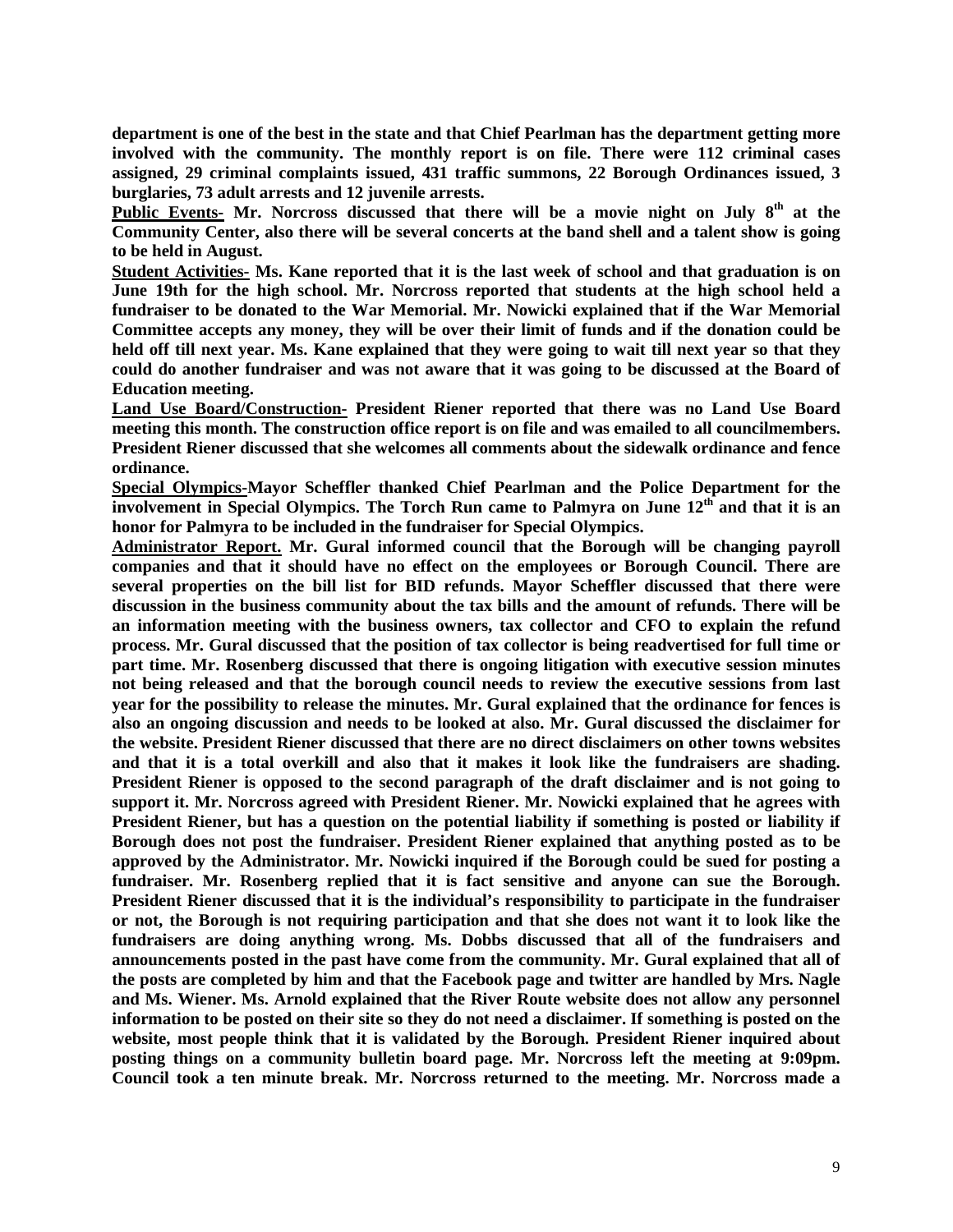**motion to approve the first paragraph of the disclaimer that was presented to council, Mr. Nowicki second the motion. At the call of the roll, the vote was:**

> **AYES: President Riener, Ms. Dobbs, Mr. Nowicki, Mr. Norcross. NAYES: Ms. Arnold.**

**President Riener inquired as to what needs to be done by Borough Council pertaining to the packet of information that Mr. Rosenberg handed out dealing with the Local Finance Board. Mayor Scheffler explained that she looked through the information and would like to have additional information. Mr. Rosenberg replied that it is a draft and that there are some gaps and that he is requesting if council wants him to proceed. Mayor Scheffler would like to have the information from the Burlington County Times. Mr. Rosenberg will request them to submit the information to him. Mayor Scheffler discussed that everyone should use their borough email address to conduct borough business and not their personal one. Ms. Arnold discussed that she used her Borough email. Mayor Scheffler explained that on the invoice from the newspaper it has her personal email. President Riener recommends that council allow Mr. Rosenberg to investigate further. Mr. Norcross agreed.** 

**Mr. Gural informed council that the elevator in borough hall is broken down and that it is outdated as well. The repair company is having a hard time obtaining parts. The NJEIT installment is due in August. Mr. Gural also discussed that he has ordered a podium with microphones to use. Council may want to consider using it during the public comments so that the general public can be heard. Mr. Norcross explained that he has been requesting one for the council meetings so that the public can come to the podium and be heard.** 

**PUBLIC COMMENTS. Mr. Nowicki made a motion to open the meeting to the public, President Riener second the motion. All members present voted in favor of the motion.** 

**Ms. Veitenheimer-Rowland inquired about the reason for purchasing the Tri-Boro Veterans property for a park when there is one right down the block from the property. Mayor Scheffler explained that there are borough liens on the property for sewer and that the property is an eyesore and in bad shape. The council could resell the property or make it a park. Mayor Scheffler explained that the Borough is applying to the county for funding from the parks grant to help with the demolition of the building and a park. Ms. Veitenheimer inquired as to why the bill list was so high this month. Mr. Nowicki replied that the schools tax bill is included in this bill list in the amount of \$712, 861.00.**

**Amy-5th Street discussed that she is having a problem with feral cats and her neighbor feeding them. The cats are taking over the yard of her neighbor and that she called Animal Control and they told her to trap the cats, but she trapped a possum instead and does not want to trap anything. Mayor Scheffler explained that Animal Control will come get a cat if she traps it and that there is a program for trap, neuter and release in the county. Mr. Nowicki discussed that cats are a problem on Morgan Avenue also and that the ordinance requires a cat to be licensed by the Borough. Mayor Scheffler explained that it is hard to prove that someone is an owner of a feral cat and that the feral cat issues raise the question of rabies also. Cats are more likely to get rabies than dogs.** 

**Mr. McElwee-Columbia presented council with a copy of the plague that the Girl Scouts are going to place at the War Memorial to honor 911.** 

**Mr. Rader-Harbour inquired if the Borough was still going to hold a meeting for citizens in regards to the water usage change for the sewer bills. Mayor Scheffler replied that the Borough is just waiting to schedule it closer to September.** 

**Resident-not identified for record- discussed that Cinnaminson Township Code Enforcement Officer and Board of Health got involved with resident feeding feral cats and that she took them all**